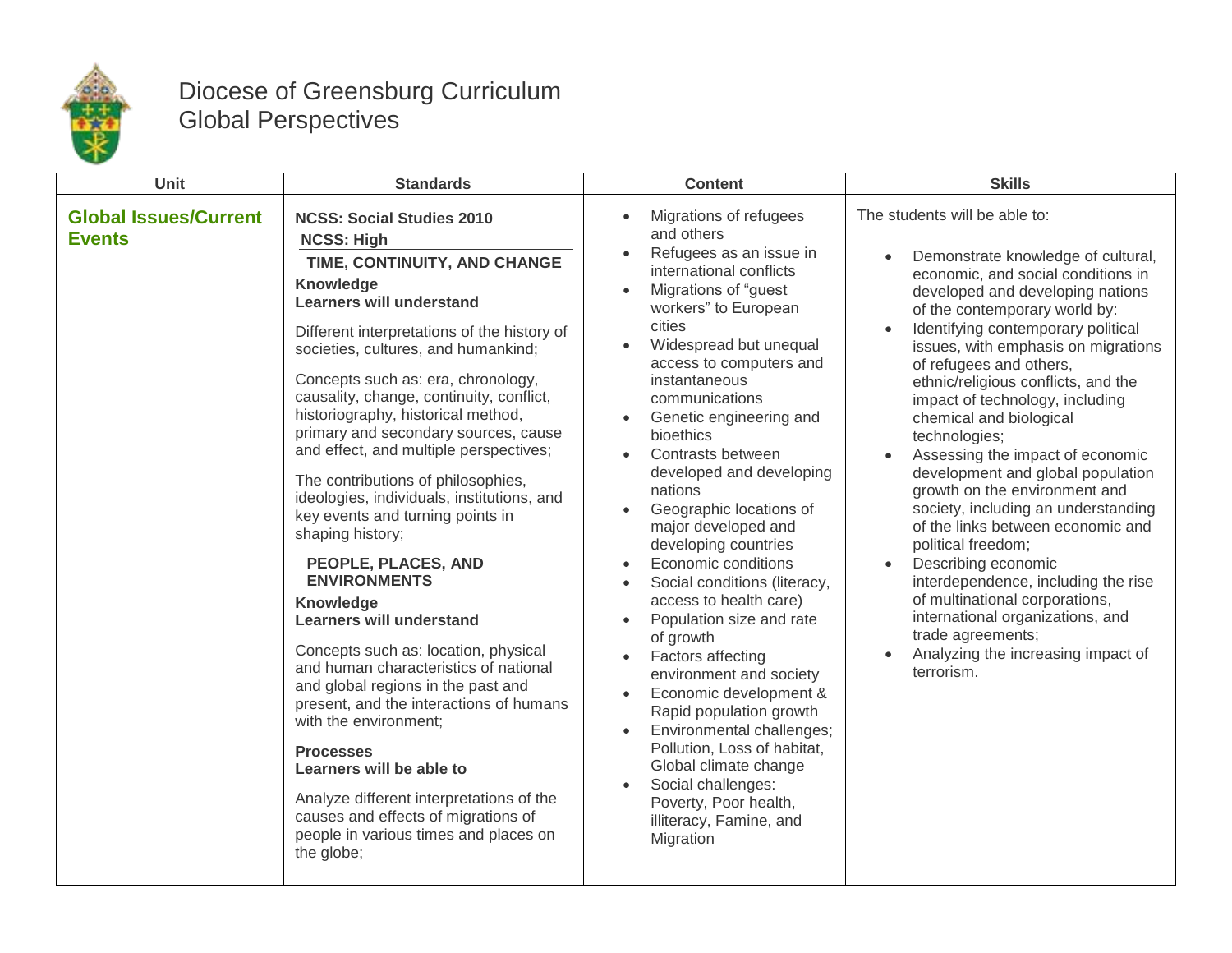| <b>Unit</b> | <b>Standards</b>                                                                                                                                                                                                                                                                                                                                                                                                                                                                                                                                                                                                                                                                                                                                                                                                                                                                                                                                                                                                                                                                                                                                                            | <b>Content</b>                                                                                                                                                                                                                                                                                                                                                                                                                                                                                                                                                                                                                                                                                   | <b>Skills</b> |
|-------------|-----------------------------------------------------------------------------------------------------------------------------------------------------------------------------------------------------------------------------------------------------------------------------------------------------------------------------------------------------------------------------------------------------------------------------------------------------------------------------------------------------------------------------------------------------------------------------------------------------------------------------------------------------------------------------------------------------------------------------------------------------------------------------------------------------------------------------------------------------------------------------------------------------------------------------------------------------------------------------------------------------------------------------------------------------------------------------------------------------------------------------------------------------------------------------|--------------------------------------------------------------------------------------------------------------------------------------------------------------------------------------------------------------------------------------------------------------------------------------------------------------------------------------------------------------------------------------------------------------------------------------------------------------------------------------------------------------------------------------------------------------------------------------------------------------------------------------------------------------------------------------------------|---------------|
|             | <b>INDIVIDUAL DEVELOPMENT AND</b><br><b>IDENTITY</b><br>Knowledge<br><b>Learners will understand</b><br>That complex and varied interactions<br>among individuals, groups, cultures,<br>and nations contribute to the dynamic<br>nature of personal identity;<br><b>Processes</b><br>Learners will be able to<br>Discuss the relative importance of peer<br>and parental influence in different<br>cultural groups.<br><b>Products</b><br>Learners demonstrate understanding<br>by<br>Analyzing the similarities and<br>differences in the values and traditions<br>honored across cultures or historical<br>eras, and presenting the findings in a<br>product of their choice.<br><b>INDIVIDUALS, GROUPS, AND</b><br><b>INSTITUTIONS</b><br><b>Processes</b><br>Learners will be able to<br>Understand examples of tensions<br>between belief systems and<br>governmental actions and policies<br>PRODUCTION, DISTRIBUTION,<br><b>AND CONSUMPTION</b><br><b>Knowledge</b><br><b>Learners will understand</b><br>Scarcity and the uneven distribution of<br>resources result in economic decisions,<br>and foster consequences that may<br>support cooperation or conflict; | Economic<br>$\bullet$<br>interdependence<br>Role of rapid<br>$\bullet$<br>transportation,<br>communication, and<br>computer networks<br>Rise and influence of<br>multinational corporations<br>Changing role of<br>$\bullet$<br>international boundaries<br>Regional integration, e.g.,<br>European Union<br>Trade agreements, e.g.,<br>North American Free<br><b>Trade Agreement</b><br>(NAFTA), World Trade<br>Organization (WTO)<br>International<br>$\bullet$<br>organizations, e.g., United<br>Nations (UN),<br><b>International Monetary</b><br>Fund (IMF)<br><b>Examples of international</b><br>$\bullet$<br>terrorism<br>Governmental responses<br>$\bullet$<br>to terrorist activities |               |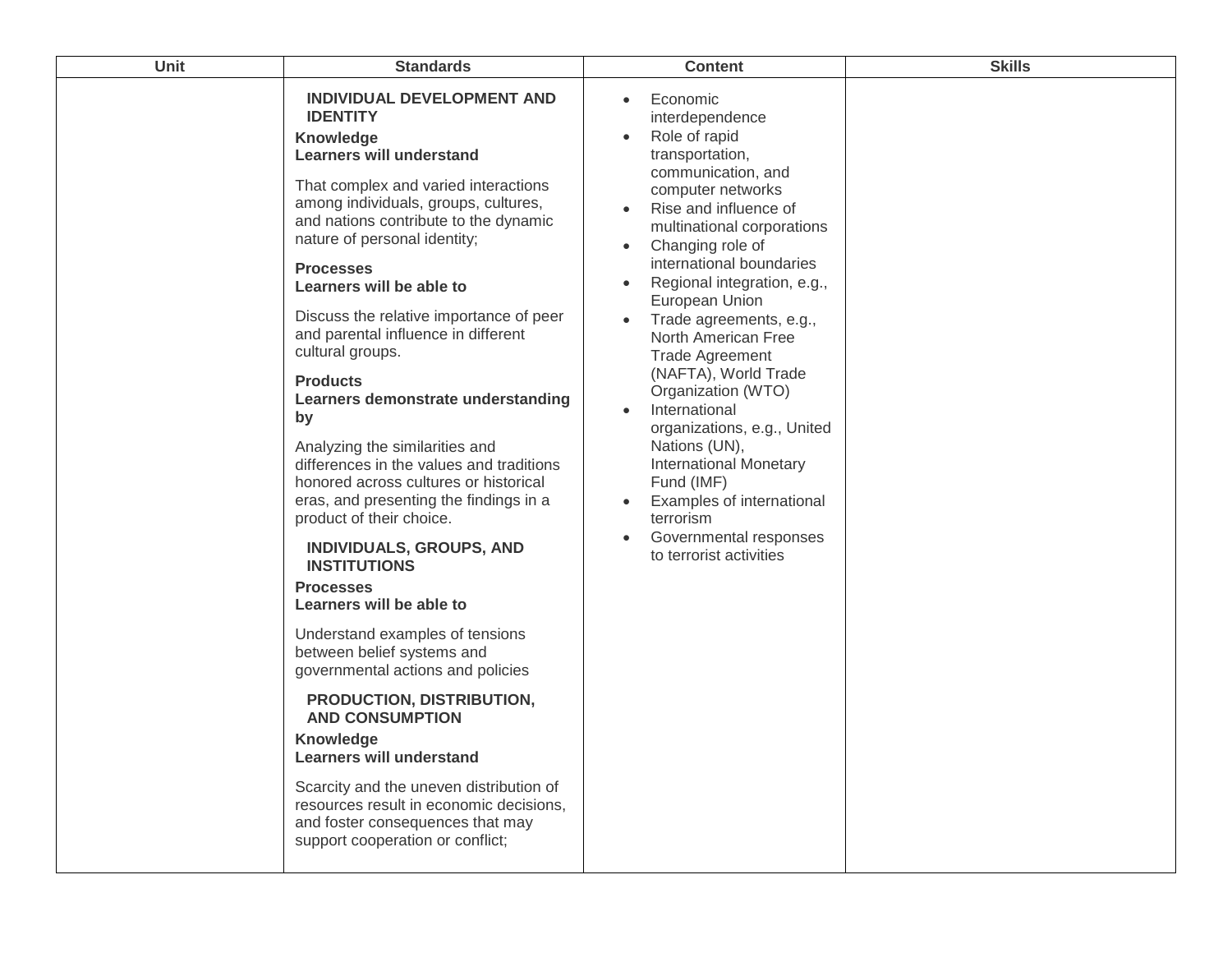| Unit                                                          | <b>Standards</b>                                                                                                                                                                                                                                                                                                                                                                                                                                                                                                                                                                                                                                                                                                                                                                                                                                                                                                                                                                                                                                                                                                                     | <b>Content</b>                                                                                                                                                                                                                                                                                                                                                                                                                  | <b>Skills</b>                                                                                                                                                                                                                                                                                                                                                                                                                                                                                                                                                                                                                                                                                                                                                                                                                                                                                                                |
|---------------------------------------------------------------|--------------------------------------------------------------------------------------------------------------------------------------------------------------------------------------------------------------------------------------------------------------------------------------------------------------------------------------------------------------------------------------------------------------------------------------------------------------------------------------------------------------------------------------------------------------------------------------------------------------------------------------------------------------------------------------------------------------------------------------------------------------------------------------------------------------------------------------------------------------------------------------------------------------------------------------------------------------------------------------------------------------------------------------------------------------------------------------------------------------------------------------|---------------------------------------------------------------------------------------------------------------------------------------------------------------------------------------------------------------------------------------------------------------------------------------------------------------------------------------------------------------------------------------------------------------------------------|------------------------------------------------------------------------------------------------------------------------------------------------------------------------------------------------------------------------------------------------------------------------------------------------------------------------------------------------------------------------------------------------------------------------------------------------------------------------------------------------------------------------------------------------------------------------------------------------------------------------------------------------------------------------------------------------------------------------------------------------------------------------------------------------------------------------------------------------------------------------------------------------------------------------------|
|                                                               | <b>Processes</b><br>Learners will be able to<br>Apply the concepts of marginal cost and<br>marginal benefit to the analysis of social<br>problems;                                                                                                                                                                                                                                                                                                                                                                                                                                                                                                                                                                                                                                                                                                                                                                                                                                                                                                                                                                                   |                                                                                                                                                                                                                                                                                                                                                                                                                                 |                                                                                                                                                                                                                                                                                                                                                                                                                                                                                                                                                                                                                                                                                                                                                                                                                                                                                                                              |
| <b>Buy Use</b><br><b>Toss,/Environmental</b><br><b>Issues</b> | <b>CCSS: Literacy in History/Social</b><br><b>Studies, Science, &amp; Technical</b><br>Subjects 6-12<br><b>CCSS: Grades 9-10</b><br><b>Reading: History/Social Studies</b><br>2. Determine central ideas or themes<br>of a text and analyze their<br>development; summarize the key<br>supporting details and ideas.<br>RH.9-10.2. Determine the central ideas<br>or information of a primary or secondary<br>source; provide an accurate summary<br>of how key events or ideas develop<br>over the course of the text.<br>CCSS: Grades 11-12<br><b>Reading: History/Social Studies</b><br><b>Key Ideas and Details</b><br>1. Read closely to determine what<br>the text says explicitly and to make<br>logical inferences from it; cite<br>specific textual evidence when<br>writing or speaking to support<br>conclusions drawn from the text.<br>RH.11-12.1. Cite specific textual<br>evidence to support analysis of primary<br>and secondary sources, connecting<br>insights gained from specific details to<br>an understanding of the text as a whole.<br>2. Determine central ideas or themes<br>of a text and analyze their | Carbon footprint<br>Consumption<br>Corporate social<br>responsibility<br>Culture<br><b>Distribution</b><br>Ecological footprint<br>$\bullet$<br>Environmental justice<br>Globalization<br>Marketing materials<br>economy<br>Media literacy<br>$\bullet$<br>Natural resource<br>extraction<br>Production<br>$\bullet$<br>Quality of life<br>Structural solution<br>Sustainability<br>Sustainable design<br>System waste disposal | The students will be able to:<br>Engage in a critical analysis of<br>Describe consumption<br>Examine trends of modern disposal<br>οf<br>Analyze material goods in the<br>$\bullet$<br><b>United States</b><br>Analyze ways in which consumption<br>$\bullet$<br>Choose reflect people's lifestyle and<br>culture<br>Identify resources, processes, and<br>impacts<br>Analyze interconnections among<br>lifestyle,<br>Assess population, economy, and<br>environment<br>Determine ways to reduce<br>ecological footprint and other<br>impacts<br>Analyze interconnections among<br>lifestyle, population, economy, and<br>environment<br>Determine ways to reduce<br>ecological footprint and other<br>impacts associated with material<br>goods<br>Explain various factors that might<br>contribute to a company's sourcing<br>decisions<br>Describe real-life working conditions<br>Weigh the pros and cons of<br>corporate |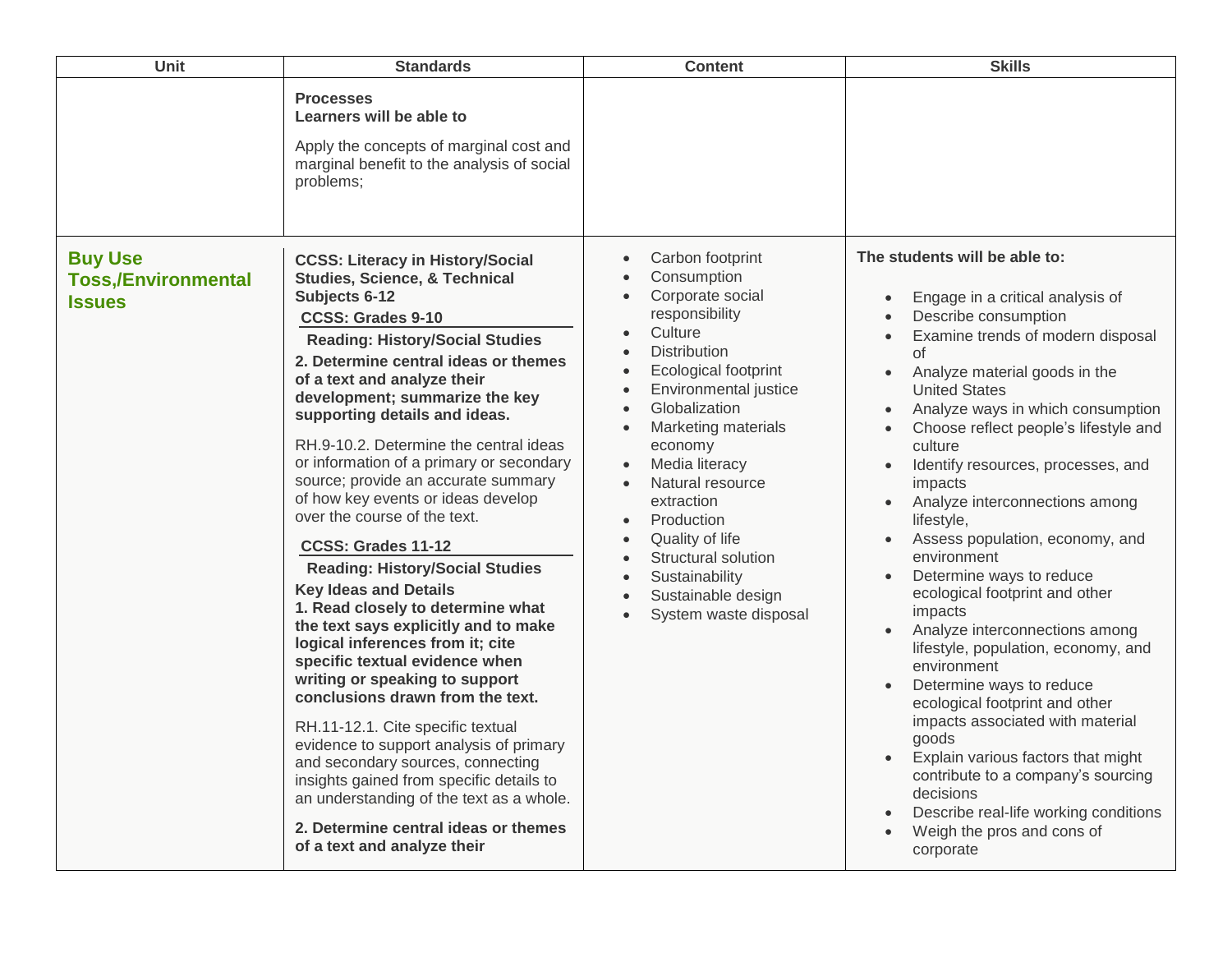| Unit | <b>Standards</b>                                                                                                                                                                                                                                                           | <b>Content</b> | <b>Skills</b>                                                                                                                                                                                                                                                                                                                    |
|------|----------------------------------------------------------------------------------------------------------------------------------------------------------------------------------------------------------------------------------------------------------------------------|----------------|----------------------------------------------------------------------------------------------------------------------------------------------------------------------------------------------------------------------------------------------------------------------------------------------------------------------------------|
|      | development; summarize the key<br>supporting details and ideas.<br>RH.11-12.2. Determine the central<br>ideas or information of a primary or<br>secondary source; provide an accurate<br>summary that makes clear the<br>relationships among the key details and<br>ideas. |                | Develop corporate policies with<br>$\bullet$<br>sustainability in mind<br>Identify costs and benefits of global<br>$\bullet$<br>trade<br>Identify the processes and people<br>$\bullet$<br>involved In product distribution<br>Evaluate the sustainability of<br>$\bullet$<br>distribution<br>Analyze data in order to determine |
|      | 3. Analyze how and why individuals,<br>events, or ideas develop and interact<br>over the course of a text.                                                                                                                                                                 |                | ways to Increase sustainability of a<br>distribution system                                                                                                                                                                                                                                                                      |
|      | RH.11-12.3. Evaluate various<br>explanations for actions or events and<br>determine which explanation best<br>accords with textual evidence,<br>acknowledging where the text leaves<br>matters uncertain.                                                                  |                |                                                                                                                                                                                                                                                                                                                                  |
|      | Integration of Knowledge and Ideas<br>7. Integrate and evaluate content<br>presented in diverse formats and<br>media, including visually and<br>quantitatively, as well as in words.                                                                                       |                |                                                                                                                                                                                                                                                                                                                                  |
|      | RH.11-12.7. Integrate and evaluate<br>multiple sources of information<br>presented in diverse formats and media<br>(e.g., visually, quantitatively, as well as<br>in words) in order to address a question<br>or solve a problem.                                          |                |                                                                                                                                                                                                                                                                                                                                  |
|      | PA: Economics (2009)<br>PA: Grade 12                                                                                                                                                                                                                                       |                |                                                                                                                                                                                                                                                                                                                                  |
|      | <b>6.1 Scarcity and Choice</b><br>Pennsylvania's public schools shall<br>teach, challenge and support every<br>student to realize his or her<br>maximum potential and to acquire<br>the knowledge and skills needed to:                                                    |                |                                                                                                                                                                                                                                                                                                                                  |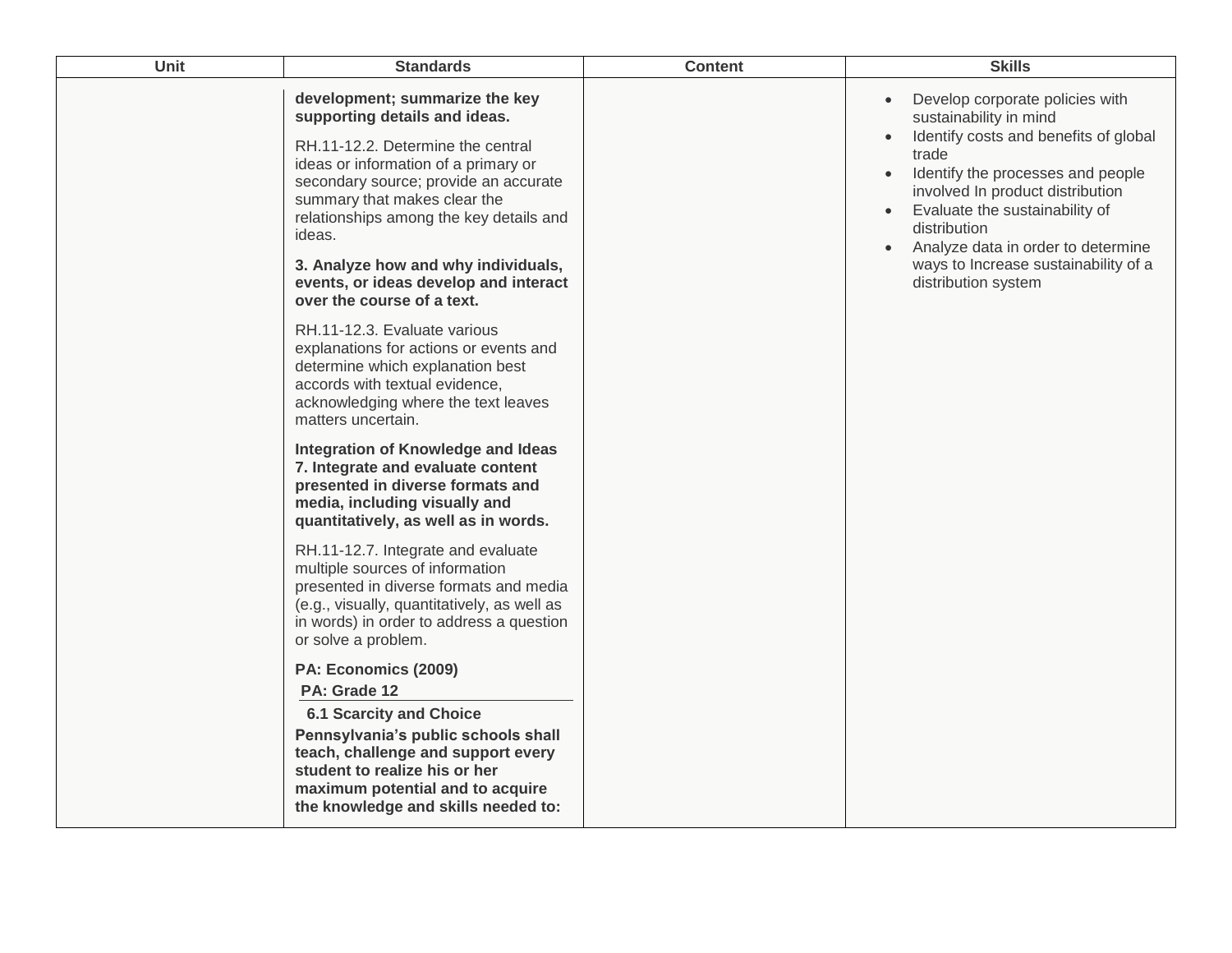| Unit | <b>Standards</b>                                                                                                                                                                      | <b>Content</b> | <b>Skills</b> |
|------|---------------------------------------------------------------------------------------------------------------------------------------------------------------------------------------|----------------|---------------|
|      | 6.1.12.A. Predict the long-term<br>consequences of decisions made<br>because of scarcity.                                                                                             |                |               |
|      | 6.1.12.B. Evaluate the economic<br>reasoning behind a choice. Evaluate<br>effective allocation of resources for the<br>production of goods and services.                              |                |               |
|      | 6.1.12.C. Analyze the opportunity cost<br>of decisions made by individuals,<br>businesses, communities, and nations.                                                                  |                |               |
|      | 6.1.12.D. Predict how changes in<br>incentives may affect the choices made<br>by individuals, businesses,<br>communities, and nations.                                                |                |               |
|      | 6.2 Markets and Economic<br><b>Systems</b>                                                                                                                                            |                |               |
|      | Pennsylvania's public schools shall<br>teach, challenge and support every<br>student to realize his or her<br>maximum potential and to acquire<br>the knowledge and skills needed to: |                |               |
|      | 6.2.12.A. Evaluate the flow of goods<br>and services in an international<br>economy.                                                                                                  |                |               |
|      | 6.2.12.C. Predict and evaluate how<br>media affects markets.                                                                                                                          |                |               |
|      | 6.2.12.D. Predict how changes in<br>supply and demand affect equilibrium<br>price and quantity sold.                                                                                  |                |               |
|      | 6.2.12.E. Evaluate the health of an<br>economy (local, regional, national,<br>global) using economic indicators.                                                                      |                |               |
|      | 6.2.12.F. Evaluate the impact of private<br>economic institutions on the individual,<br>the national and the international<br>economy.                                                |                |               |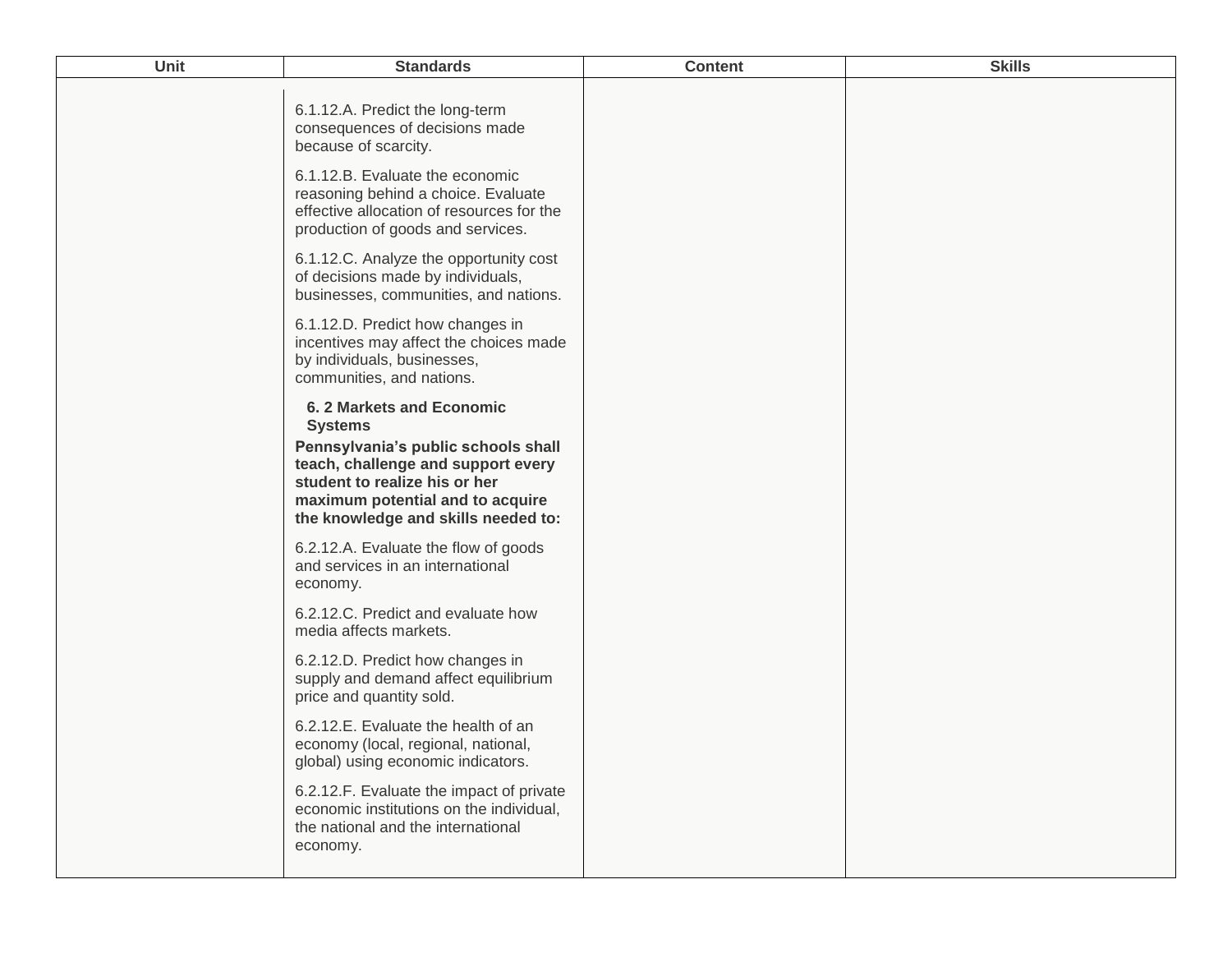| <b>Unit</b> | <b>Standards</b>                                                                                                                                                                                                            | <b>Content</b> | <b>Skills</b> |
|-------------|-----------------------------------------------------------------------------------------------------------------------------------------------------------------------------------------------------------------------------|----------------|---------------|
|             | <b>6.3 Functions of Government</b><br>Pennsylvania's public schools shall<br>teach, challenge and support every<br>student to realize his or her<br>maximum potential and to acquire<br>the knowledge and skills needed to: |                |               |
|             | 6.3.12.B. Assess the government's role<br>in regulating and stabilizing the state<br>and national economy.                                                                                                                  |                |               |
|             | 6.3.12.C. Evaluate the social, political,<br>and economic costs/benefits of<br>potential changes to taxation policies.                                                                                                      |                |               |
|             | 6.4 Economic Interdependence<br>Pennsylvania's public schools shall<br>teach, challenge and support every<br>student to realize his or her<br>maximum potential and to acquire<br>the knowledge and skills needed to:       |                |               |
|             | 6.4.12.B. Assess the growth and impact<br>of international trade around the world.                                                                                                                                          |                |               |
|             | 6.4.12.C. Evaluate the impact of<br>multinational corporations and other<br>non-government organizations.                                                                                                                   |                |               |
|             | 6.5 Income, Profit, and Wealth<br>Pennsylvania's public schools shall<br>teach, challenge and support every<br>student to realize his or her<br>maximum potential and to acquire<br>the knowledge and skills needed to:     |                |               |
|             | 6.5.12.A. Analyze the factors<br>influencing wages.                                                                                                                                                                         |                |               |
|             | 6.5.12.B. Evaluate how changes in<br>education, incentives, technology, and<br>capital investment alter productivity.                                                                                                       |                |               |
|             | 6.5.12.C. Analyze the costs and<br>benefits of organizing a business as a                                                                                                                                                   |                |               |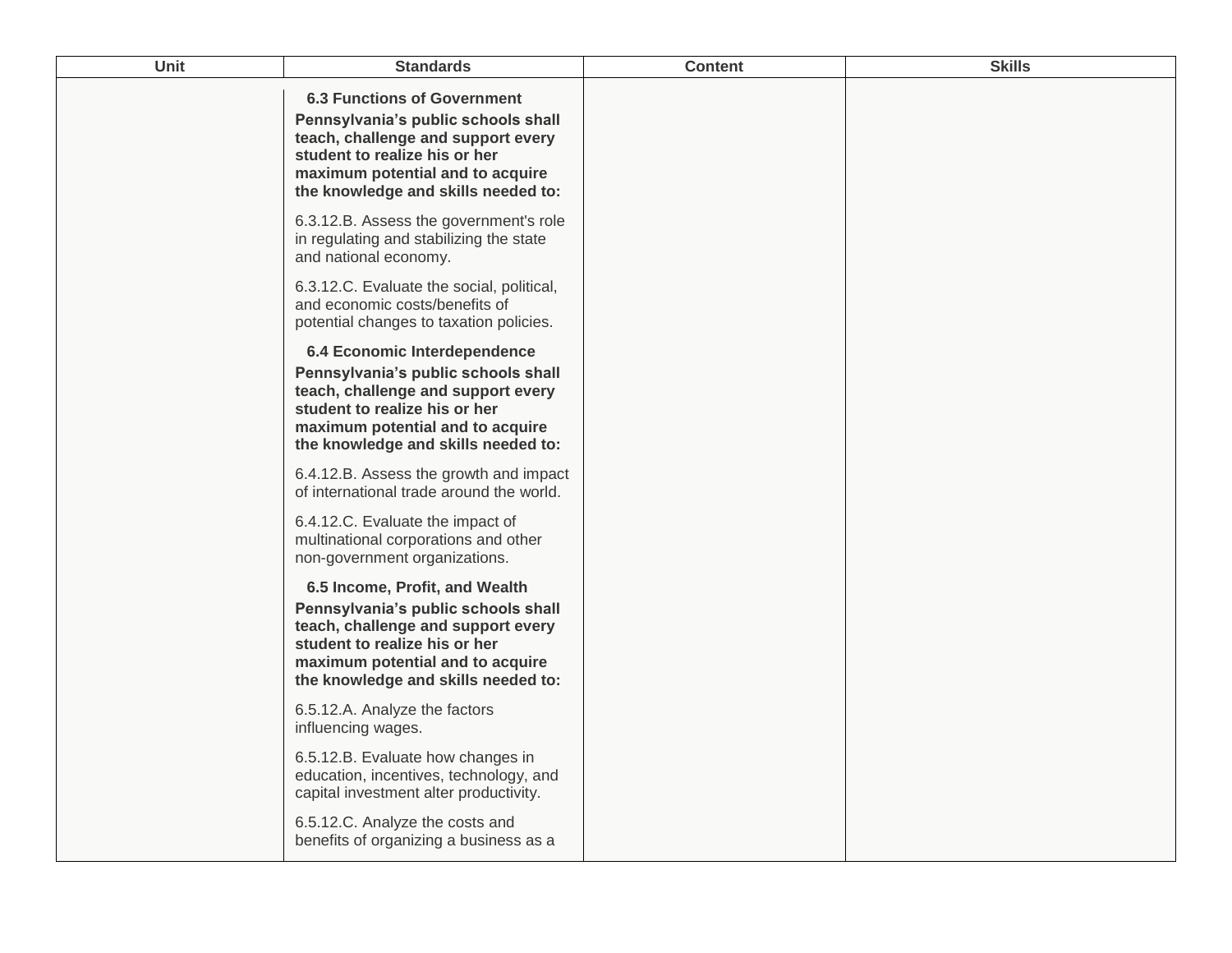| Unit                                                                | <b>Standards</b>                                                                                                                                                                                                                                                                                                                                                                                                                                                                                                                                                                                                                                                                                                                                                                                                                                               | <b>Content</b>                                                                                                                      | <b>Skills</b>                                                                                                                                                                                                                                                                                                                                                                                                                                                                                                                                                                                                                                             |
|---------------------------------------------------------------------|----------------------------------------------------------------------------------------------------------------------------------------------------------------------------------------------------------------------------------------------------------------------------------------------------------------------------------------------------------------------------------------------------------------------------------------------------------------------------------------------------------------------------------------------------------------------------------------------------------------------------------------------------------------------------------------------------------------------------------------------------------------------------------------------------------------------------------------------------------------|-------------------------------------------------------------------------------------------------------------------------------------|-----------------------------------------------------------------------------------------------------------------------------------------------------------------------------------------------------------------------------------------------------------------------------------------------------------------------------------------------------------------------------------------------------------------------------------------------------------------------------------------------------------------------------------------------------------------------------------------------------------------------------------------------------------|
|                                                                     | sole proprietorship, partnership, or<br>corporation.<br>6.5.12.D. Analyze the role of profits and<br>losses in the allocation of resources in a<br>market economy.<br>6.5.12.E. Compare distribution of<br>wealth across nations.<br>6.5.12.H. Evaluate benefits and costs of<br>changes in interest rates for individuals<br>and society.<br>© Copyright 2010. National Governors<br><b>Association Center for Best Practices</b><br>and Council of Chief State School<br>Officers. All rights reserved.                                                                                                                                                                                                                                                                                                                                                      |                                                                                                                                     |                                                                                                                                                                                                                                                                                                                                                                                                                                                                                                                                                                                                                                                           |
| <b>Geography and</b><br><b>Culture of the Middle</b><br><b>East</b> | <b>NCSS: Social Studies 2010</b><br><b>NCSS: High</b><br><b>GLOBAL CONNECTIONS</b><br><b>Knowledge</b><br><b>Learners will understand</b><br>Global connections are rapidly<br>accelerating across cultures and<br>nations, and can have both positive and<br>negative effects on nations and<br>individuals;<br>The solutions to global issues may<br>involve individual decisions and actions,<br>but also require national and<br>international approaches (e.g.,<br>agreements, negotiations, policies, or<br>laws);<br>Conflict and cooperation among the<br>peoples of the earth influence the<br>division and control of the earth's<br>surface;<br>The causes and consequences of<br>various types of global connections;<br>Individuals, organizations, nations, and<br>international entities can work to<br>increase the positive effects of global | Middle East Northern<br>Africa<br>Map Stereotype<br>Picturing the Middle East<br>The Magic of Stereotypes<br><b>Exploring Terms</b> | Students will be able to:<br>Explore the major geographical<br>$\bullet$<br>features of the different regions of<br>the Middle East.<br>Determine how geography affects<br>culture.<br>Examine and interpret maps, charts,<br>$\bullet$<br>and graphs.<br>Analyze the impact of economic<br>choices on the allocation of scarce<br>resources.<br>Compare how Middle Eastern<br>values are similar to and different<br>from western values.<br>Interpret Middle Eastern values<br>based on examination of cultural<br>artifacts such as proverbs, folktales,<br>and art.<br>Analyze the role of women in<br>$\bullet$<br>various Middle Eastern societies. |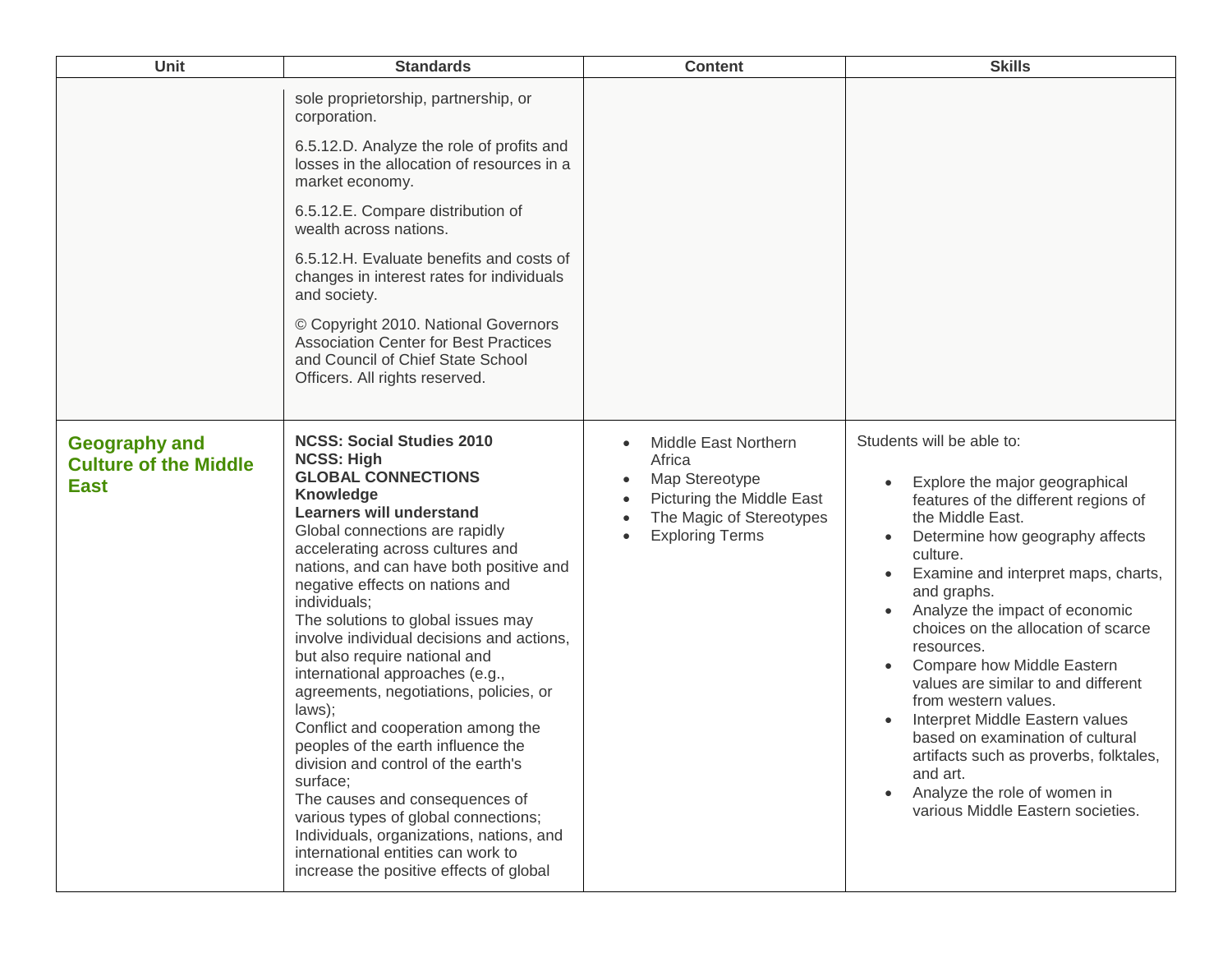| Unit | <b>Standards</b>                                                                                                                                                                                                                                                                                                                                                                                                                                                                                                                                                                                                                                                                                                                                                                                                                                                                                                                                                                                                                                                                                                                                                                                                                                                                                                                                                                                                                                                                        | <b>Content</b> | <b>Skills</b> |
|------|-----------------------------------------------------------------------------------------------------------------------------------------------------------------------------------------------------------------------------------------------------------------------------------------------------------------------------------------------------------------------------------------------------------------------------------------------------------------------------------------------------------------------------------------------------------------------------------------------------------------------------------------------------------------------------------------------------------------------------------------------------------------------------------------------------------------------------------------------------------------------------------------------------------------------------------------------------------------------------------------------------------------------------------------------------------------------------------------------------------------------------------------------------------------------------------------------------------------------------------------------------------------------------------------------------------------------------------------------------------------------------------------------------------------------------------------------------------------------------------------|----------------|---------------|
|      | connections, and address the negative<br>impacts of global issues.<br>Processes<br>Learners will be able to<br>Ask and find answers to questions<br>about the ways in which people and<br>societies are connected globally today<br>and were connected in the past;<br>Use maps, charts, and databases to<br>explore patterns and predict trends<br>regarding global connections at the<br>community, state, or national level;<br>Explain how language, belief systems,<br>and other cultural elements can<br>facilitate global understanding or cause<br>misunderstanding;<br>Describe and explain conditions and<br>motivations that contribute to conflict,<br>cooperation, and interdependence<br>among groups, societies, and nations;<br>Analyze and evaluate the effects of<br>changing technologies on the global<br>community;<br>Analyze the causes and consequences<br>of persistent, contemporary, and<br>emerging global issues, and evaluate<br>possible solutions;<br>Describe and evaluate the role of<br>international and multinational<br>organizations in the global arena;<br>Identify concerns, issues, conflicts, and<br>possible resolutions related to issues<br>involving universal human rights;<br>Products<br>Learners demonstrate understanding by<br>Writing reports, letters, or editorials on<br>critical global issues;<br>Writing an action plan for addressing a<br>global issue individually and together<br>with other members of the community; |                |               |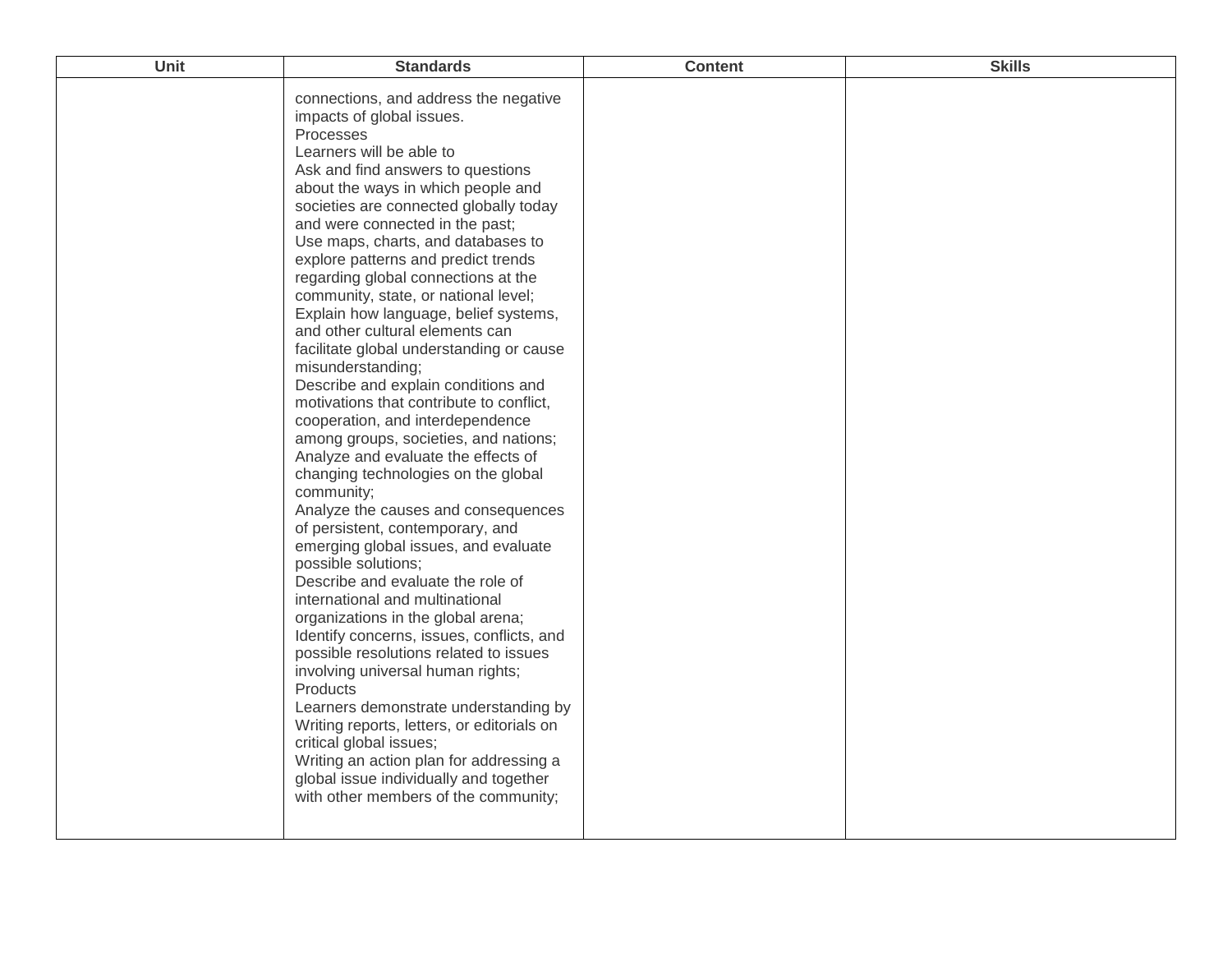| Unit                                                     | <b>Standards</b>                                                                                                                                                                                                                                                                                                                                                                                                                                                                                                                                                                                                                                                                                                                                                                                                                                                                                                                                                                                                                                                                                                                                                                                                                                                                                                                                                                                                                                                                                                                                                   | <b>Content</b>                                                                                                                                                                                                                        | <b>Skills</b>                                                                                                                                                                                                                                                                                                                                                                                                                                                                                                                                                                                                                                                                                                                                                      |
|----------------------------------------------------------|--------------------------------------------------------------------------------------------------------------------------------------------------------------------------------------------------------------------------------------------------------------------------------------------------------------------------------------------------------------------------------------------------------------------------------------------------------------------------------------------------------------------------------------------------------------------------------------------------------------------------------------------------------------------------------------------------------------------------------------------------------------------------------------------------------------------------------------------------------------------------------------------------------------------------------------------------------------------------------------------------------------------------------------------------------------------------------------------------------------------------------------------------------------------------------------------------------------------------------------------------------------------------------------------------------------------------------------------------------------------------------------------------------------------------------------------------------------------------------------------------------------------------------------------------------------------|---------------------------------------------------------------------------------------------------------------------------------------------------------------------------------------------------------------------------------------|--------------------------------------------------------------------------------------------------------------------------------------------------------------------------------------------------------------------------------------------------------------------------------------------------------------------------------------------------------------------------------------------------------------------------------------------------------------------------------------------------------------------------------------------------------------------------------------------------------------------------------------------------------------------------------------------------------------------------------------------------------------------|
| <b>Israel/Palestine:</b><br><b>Histories in Conflict</b> | <b>NCSS: Social Studies 2010</b><br><b>NCSS: High</b><br><b>GLOBAL CONNECTIONS</b><br>Knowledge<br><b>Learners will understand</b><br>Global connections are rapidly<br>accelerating across cultures and<br>nations, and can have both positive and<br>negative effects on nations and<br>individuals;<br>The solutions to global issues may<br>involve individual decisions and actions,<br>but also require national and<br>international approaches (e.g.,<br>agreements, negotiations, policies, or<br>laws);<br>Conflict and cooperation among the<br>peoples of the earth influence the<br>division and control of the earth's<br>surface:<br>The actions of people, communities,<br>and nations have both short- and long-<br>term effects on the biosphere and its<br>ability to sustain life;<br>Processes<br>Learners will be able to<br>Use maps, charts, and databases to<br>explore patterns and predict trends<br>regarding global connections at the<br>community, state, or national level;<br>Explain how language, belief systems,<br>and other cultural elements can<br>facilitate global understanding or cause<br>misunderstanding;<br>Describe and explain conditions and<br>motivations that contribute to conflict,<br>cooperation, and interdependence<br>among groups, societies, and nations;<br>Describe and evaluate the role of<br>international and multinational<br>organizations in the global arena;<br>Identify concerns, issues, conflicts, and<br>possible resolutions related to issues<br>involving universal human rights; | Same Land- Different<br><b>Histories</b><br>May 14 1948:<br>$\bullet$<br>Independence or<br>Catastrophe?<br>1967: Deepening the<br><b>Divide</b><br>Whose Fear and Whose<br>Security?<br>Singing the Struggle<br>The Politics of Maps | The student will be able to<br>Compare and contrast primary and<br>secondary religious texts: The Old<br>Testament, The Koran, The New<br>Testament.<br>Compare and contrast the three<br>great religions of Christianity,<br>Judaism, and Islam.<br>Analyze Muhammad's view of<br>society by reading passages from<br>the Koran and compare with other<br>Judeo/Christian texts.<br>Evaluate significant periods from<br>Middle East history:<br>- Muhammad and Early Islam<br>- The Crusades - Islamic caliphates<br>- Conquests to 1914<br>- WWI through Mandate Period<br>- Arab/Israeli Wars 1948-1973<br>- Civil Unrest, War, and Independence<br>1974 to present Analyze multiple<br>interpretations of cause and effect<br>throughout Middle East history. |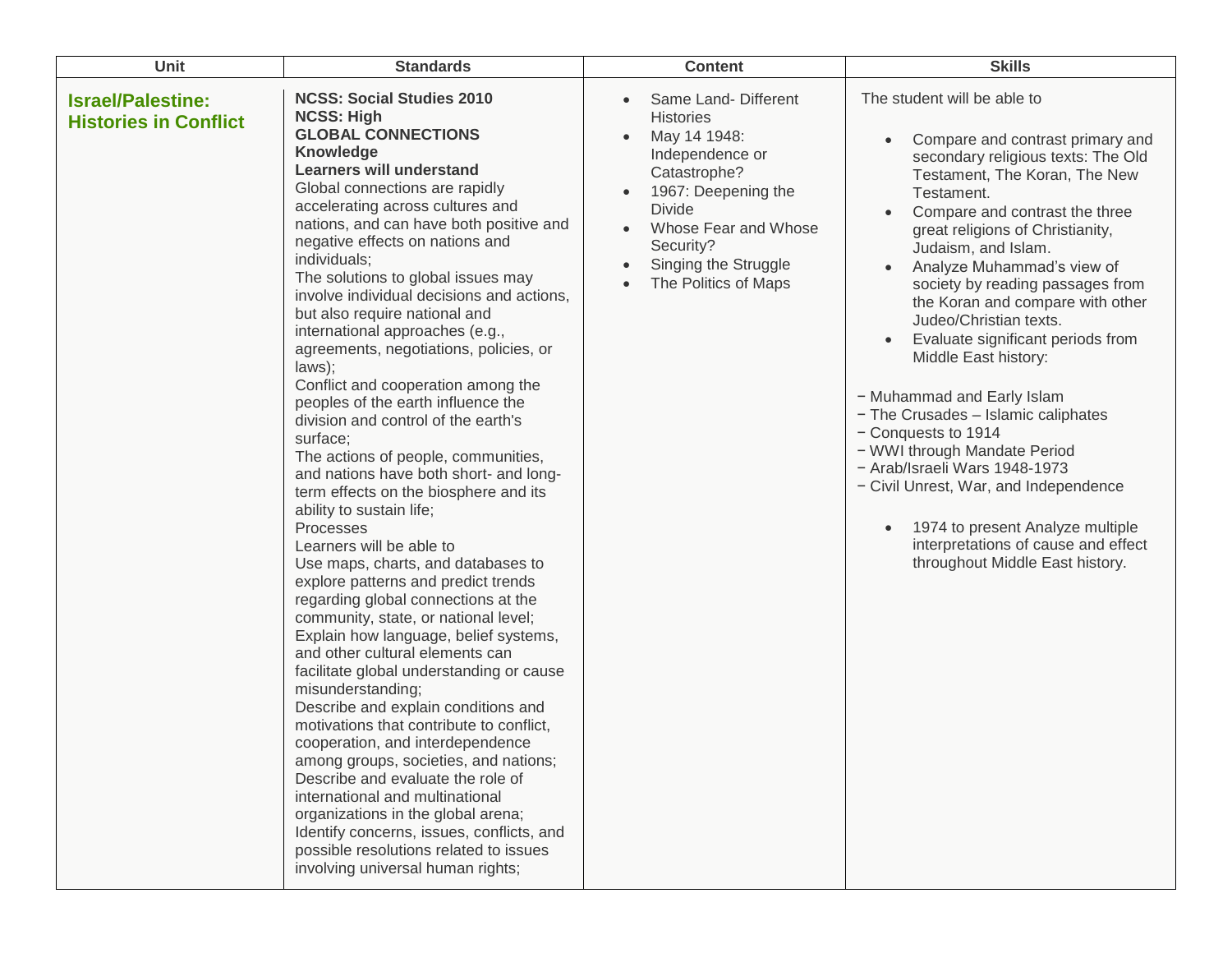| Unit                                        | <b>Standards</b>                                                                                                                                                                                                                                                                                                                                                                                                                                                                                                                                                                                                                                                                                                                                                                                                                                                                                                                                                                                                                                                                                                                                                     | <b>Content</b>                                                                                                                                                                                                                                               | <b>Skills</b>                                                                                                                                                                                                                                                                                                                                                                                                                                                                                                                                                                                                                                                                                                                                                                                                                                                                                                                                                                                                                                                                                                                  |
|---------------------------------------------|----------------------------------------------------------------------------------------------------------------------------------------------------------------------------------------------------------------------------------------------------------------------------------------------------------------------------------------------------------------------------------------------------------------------------------------------------------------------------------------------------------------------------------------------------------------------------------------------------------------------------------------------------------------------------------------------------------------------------------------------------------------------------------------------------------------------------------------------------------------------------------------------------------------------------------------------------------------------------------------------------------------------------------------------------------------------------------------------------------------------------------------------------------------------|--------------------------------------------------------------------------------------------------------------------------------------------------------------------------------------------------------------------------------------------------------------|--------------------------------------------------------------------------------------------------------------------------------------------------------------------------------------------------------------------------------------------------------------------------------------------------------------------------------------------------------------------------------------------------------------------------------------------------------------------------------------------------------------------------------------------------------------------------------------------------------------------------------------------------------------------------------------------------------------------------------------------------------------------------------------------------------------------------------------------------------------------------------------------------------------------------------------------------------------------------------------------------------------------------------------------------------------------------------------------------------------------------------|
|                                             | Products<br>Learners demonstrate understanding by<br>Analyzing or formulating policy<br>statements demonstrating an<br>understanding of concerns, standards,<br>issues, and conflicts related to universal<br>human rights;                                                                                                                                                                                                                                                                                                                                                                                                                                                                                                                                                                                                                                                                                                                                                                                                                                                                                                                                          |                                                                                                                                                                                                                                                              |                                                                                                                                                                                                                                                                                                                                                                                                                                                                                                                                                                                                                                                                                                                                                                                                                                                                                                                                                                                                                                                                                                                                |
| <b>Global Banking and</b><br><b>Finance</b> | <b>NCSS: Social Studies 2010</b><br><b>NCSS: High</b><br>PRODUCTION, DISTRIBUTION, AND<br><b>CONSUMPTION</b><br>Knowledge<br>Learners will understand<br>Scarcity and the uneven distribution of<br>resources result in economic decisions,<br>and foster consequences that may<br>support cooperation or conflict;<br>The causes and effects of inflation;<br>The roles of institutions that are<br>designed to support and regulate the<br>economy (e.g., the Federal Reserve,<br>and the World Bank);<br>How factors such as changes in the<br>market, levels of competition, and the<br>rate of employment, cause changes in<br>prices of goods and services;<br>How interest rates rise and fall in order<br>to maintain a balance between loans<br>and amounts saved; How markets fail,<br>and the government response to these<br>failures;<br>Processes<br>Learners will be able to<br>Explain how monetary decisions at the<br>national level (such as the Federal<br>Reserve Bank in the United States)<br>affect households, businesses, and<br>governments;<br>Analyze how the trade off between risk<br>and return is played out in the<br>marketplace; | Personal income<br>Payroll deductions<br>Effective spending habits<br>Financial goal(s)<br>statement<br>Command, Market, and<br><b>Traditional economies</b><br>Savings accounts, stocks,<br>and bonds<br>Insurance<br><b>Financial loss</b><br>"Easy Money" | Students will be able to:<br>Explain basic concepts of global<br>$\bullet$<br>banking and finance.<br>Articulate the fundamentals of<br>international investment, exchange<br>rates, and international banking.<br>Compare and contrast the current<br>issues in global banking and finance<br>from different perspectives.<br>Analyze the costs and benefits of<br>$\bullet$<br>various types of credit<br>Apply strategies to avoid or correct<br>$\bullet$<br>debt management problems<br>Explore job and career options<br>Compare sources of personal<br>income and compensation<br>Analyze factors that affect net<br>$\bullet$<br>income<br>Recognize the responsibilities<br>associated with personal financial<br>decisions<br>Use reliable resources when making<br>financial decisions<br>Make criterion-based financial<br>decisions by systematically<br>considering alternatives and<br>consequences<br>Apply communication strategies<br>$\bullet$<br>when discussing financial issues<br>Use a personal financial plan<br>$\bullet$<br>Explain how investing may build<br>wealth and help meet financial goals |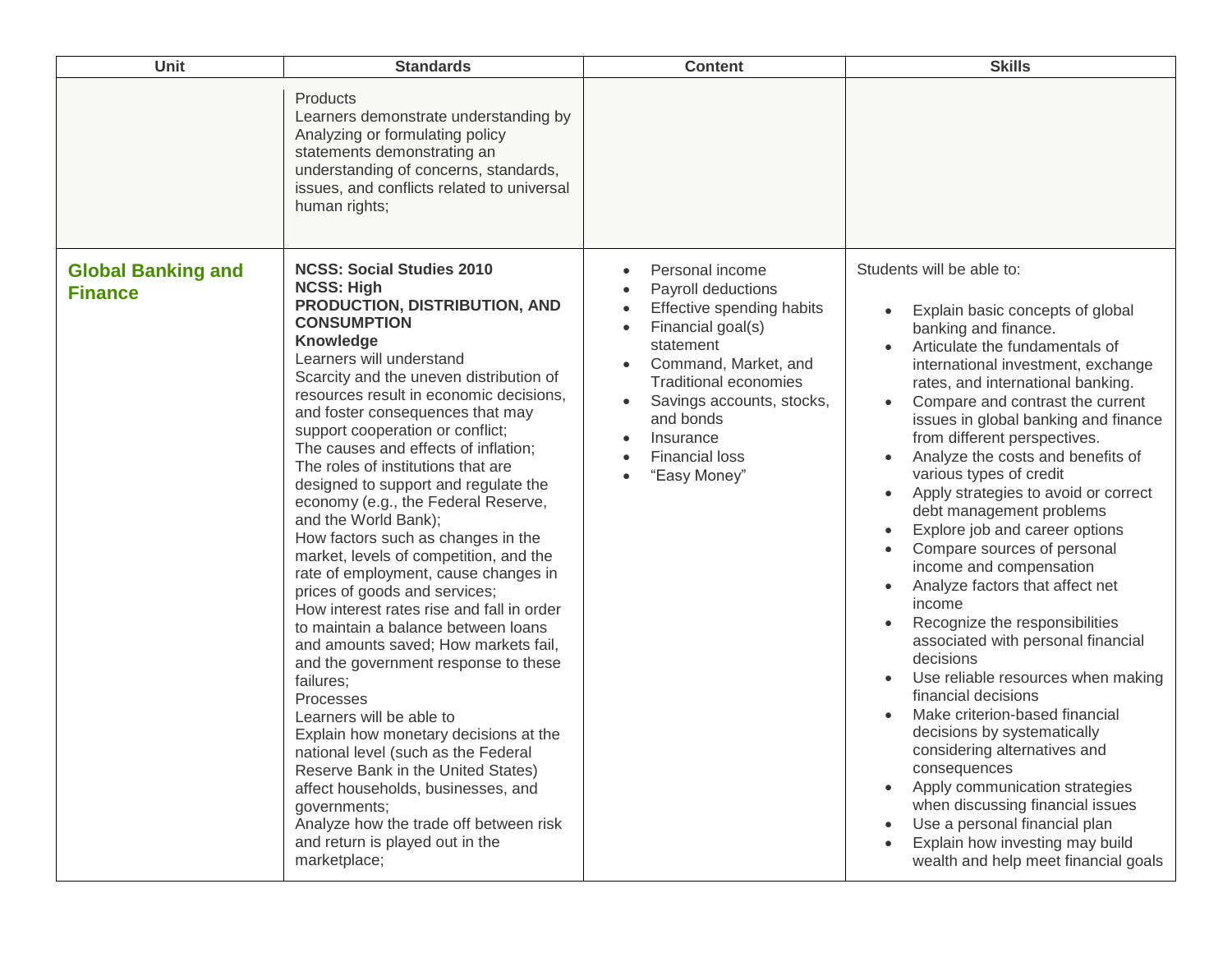| Unit | <b>Standards</b>                                                                                                                                                                                                                                                                                                                                                                                                                                                                                                                                                                                                                                                                                                                                                                                                                                                                                                                                                                                                                                                                                                                                                                                                                                                                                                                                                                                                                                                                                                                                        | <b>Content</b> | <b>Skills</b>                                                                                                                                                                                                                                                                                                                                                                                                                                                                                                                                                                                                                                                                                                                                                                             |
|------|---------------------------------------------------------------------------------------------------------------------------------------------------------------------------------------------------------------------------------------------------------------------------------------------------------------------------------------------------------------------------------------------------------------------------------------------------------------------------------------------------------------------------------------------------------------------------------------------------------------------------------------------------------------------------------------------------------------------------------------------------------------------------------------------------------------------------------------------------------------------------------------------------------------------------------------------------------------------------------------------------------------------------------------------------------------------------------------------------------------------------------------------------------------------------------------------------------------------------------------------------------------------------------------------------------------------------------------------------------------------------------------------------------------------------------------------------------------------------------------------------------------------------------------------------------|----------------|-------------------------------------------------------------------------------------------------------------------------------------------------------------------------------------------------------------------------------------------------------------------------------------------------------------------------------------------------------------------------------------------------------------------------------------------------------------------------------------------------------------------------------------------------------------------------------------------------------------------------------------------------------------------------------------------------------------------------------------------------------------------------------------------|
|      | Products<br>Learners demonstrate understanding by<br>Interpreting media reports about current<br>economic conditions, and explaining in<br>visual formats how these conditions can<br>influence decisions by consumers,<br>producers, and government<br>policymakers;<br>Researching and presenting in visual<br>form the varied ripple effects of public<br>policies such as tax laws,<br>environmental and safety regulations,<br>and Federal Reserve Bank decisions;<br><b>GLOBAL CONNECTIONS</b><br>Knowledge<br>Learners will understand<br>Conflict and cooperation among the<br>peoples of the earth influence the<br>division and control of the earth's<br>surface;<br>The actions of people, communities,<br>and nations have both short- and long-<br>term effects on the biosphere and its<br>ability to sustain life;<br>Technological advances can both<br>improve and detract from the quality of<br>life;<br>Individuals, organizations, nations, and<br>international entities can work to<br>increase the positive effects of global<br>connections, and address the negative<br>impacts of global issues.<br>Processes<br>Learners will be able to<br>Describe and explain conditions and<br>motivations that contribute to conflict,<br>cooperation, and interdependence<br>among groups, societies, and nations;<br>Analyze and evaluate the effects of<br>changing technologies on the global<br>community;<br>Analyze the relationships and tensions<br>between national sovereignty and<br>global interests, in matters such as |                | Evaluate investment alternatives<br>Discuss and identify the payroll<br>deductions that are withheld from<br>paychecks<br>Recognize the 4 four choices that<br>can be made with our money<br>Describe the importance of<br>developing effective spending habits<br>Identify the key components of and<br>differences between Command,<br>Market, and Traditional economies<br>Evaluate the differences between<br>savings accounts, stocks, and<br>bonds<br>Explain how investing in real estate<br>and business ventures help you<br>increase your wealth<br>Identify the various methods of<br>protecting assets<br>Discuss the benefits of insurance<br>Relate how the act of budgeting can<br>reduce risk of experiencing financial<br>loss<br>Examine the concept of "Easy<br>Money" |